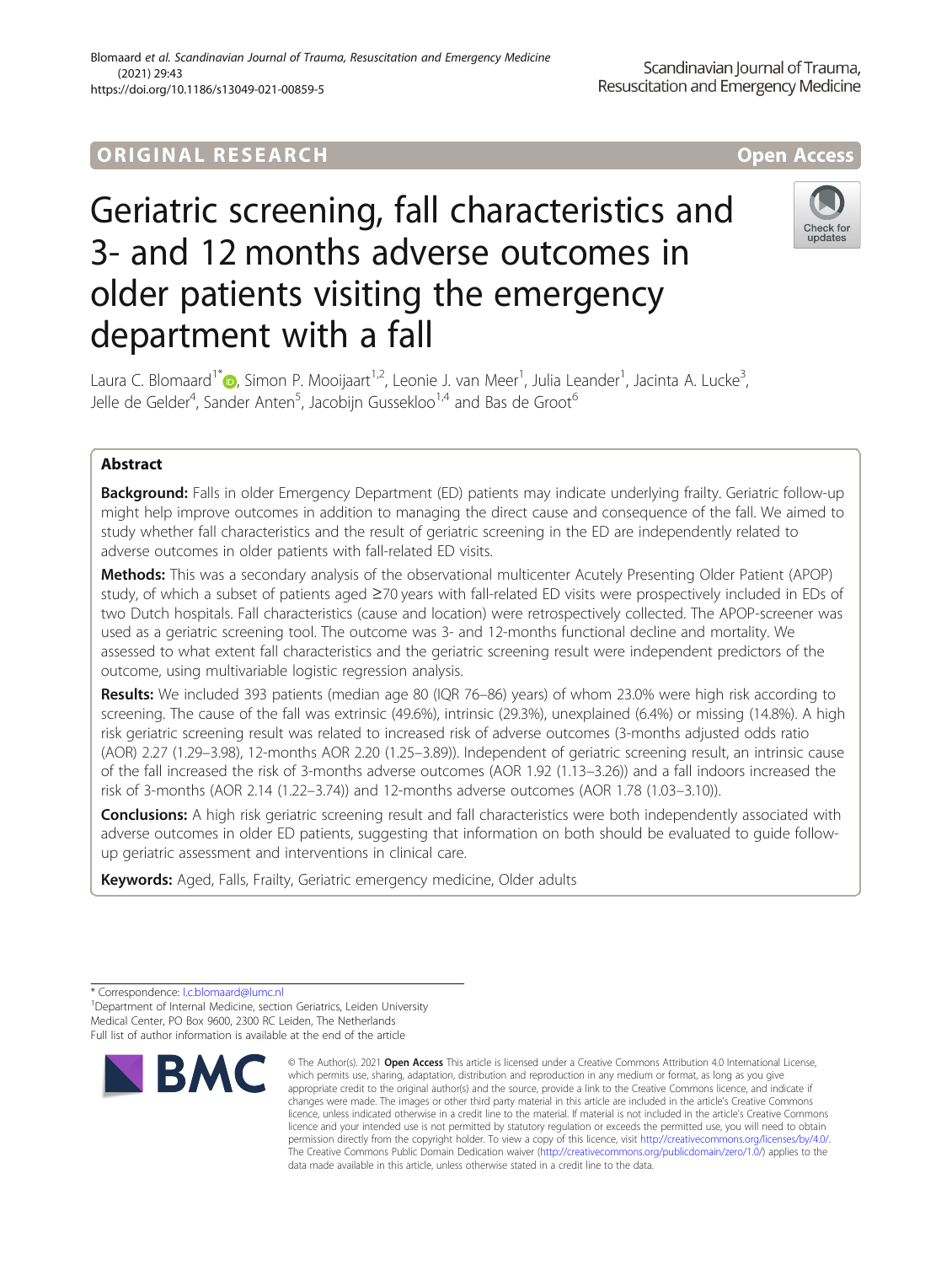# Introduction

Falls among older people are common and often result in injuries and Emergency Department (ED) visits, [\[1](#page-7-0), [2](#page-7-0)] which are associated with adverse outcomes such as ED revisits, functional decline and mortality [\[3](#page-7-0)–[6](#page-7-0)]. Even minor injuries can result in functional decline and reduction of quality of life [\[7\]](#page-7-0). However, not all older people presenting to the ED with a fall are at high risk of adverse outcomes because they are a very heterogeneous group: some are vital, others have considerable frailty. It is known that frail older patients have high risks of adverse outcomes and therefore several geriatric screening tools have been developed to identify high risk geriatric patients in the ED. [[8\]](#page-7-0)

In older people, falls can be a representation of underlying frailty [[9\]](#page-7-0). Falls may also have other causes like extrinsic causes (e.g. traffic accidents), intrinsic causes (e.g. syncope) and unknown causes, which may result in different outcomes [\[10](#page-7-0), [11](#page-7-0)]. Someone who has tripped over the carpet at home may be at higher risk of poor outcomes than someone who fell outside during cycling [[12\]](#page-7-0). Although fall-related injuries (e.g. hip fracture) have been shown to be associated with adverse outcomes, it is unknown to what extent falls can be attributed to frailty and whether the cause and circumstances of falls are associated with adverse outcomes apart from the result of geriatric screening in the ED. It is possible that some causes or circumstances have a greater impact on short- and long-term outcomes in patients who have a high risk on adverse outcomes according to geriatric screening compared to patients with a low risk. Patients in whom the cause and circumstances of the fall are associated with adverse outcomes may benefit from more comprehensive ED management and geriatric follow-up, whereas for patients in whom the fall is not associated with adverse outcomes standard ED management may be appropriate [[13](#page-7-0), [14](#page-7-0)]. It would be more (cost-)effective to use our scarce resources and follow-up for those patients who need it most.

The aim of the present study was therefore to assess whether the result of geriatric screening in the ED and fall characteristics (cause and circumstance of falls) are independently related to 3- and 12-months adverse outcomes in older patients with fall-related ED visits. We hypothesized that the majority of older patients with fall-related ED visits would have a high risk geriatric screening result, and that a high risk screening result would increase the impact of the cause or location of the fall on adverse outcomes.

# Methods

# Study design

This was a pre-planned secondary analysis of the Acutely Presenting Older Patient (APOP) study, a prospective multicenter cohort study which included older patients visiting the EDs of four Dutch hospitals from September 2014 till January 2017 [[15,](#page-7-0) [16](#page-7-0)]. For the present study, additional data of patients with fallrelated ED visits was retrospectively collected from two hospitals: the Leiden University Medical Center, an academic hospital with a level 1 trauma center, and the Alrijne Hospital, a teaching hospital with a level 2 trauma center. The EDs of these hospitals together serve the region of Leiden, including all older patients who need to visit an ED due to a fall. Written informed consent was obtained from all patients. The Medical Ethics Committees of all hospitals approved the study.

# Study participants

In the present study, all consecutive patients aged  $≥70$ years with a fall-related ED visit were included. Whether the visit was fall-related was obtained by asking patients the question: 'Is the reason for your ED visit related to a fall?'. Exclusion criteria were triage category 'red' on the Manchester Triage System (MTS), [\[17](#page-7-0)] patients who were unable to approach due to an unstable medical condition, an impaired mental status (i.e. coma) without an authorized proxy present to provide informed consent, a language barrier or refusal to participate [\[15](#page-7-0)].

# Data collection

# Baseline data

Data was collected on demographics, disease severity and geriatric measurements. Demographics consisted of age, sex and living arrangement. Disease severity included arrival by ambulance, triage urgency according to the MTS,  $[17]$  $[17]$  $[17]$  chief complaint,  $[16]$  $[16]$  and the treating specialist in the ED. Geriatric measurements consisted of the use of a walking device, the number of self-reported medications (≥5 medications meaning polypharmacy), Katz index of Activities of Daily Living (ADL) score (assessing the functional status 2 weeks before ED presentation) [[18](#page-8-0)] and cognitive impairment assessed with the 6-item Cognitive Impairment Test (6CIT) [\[19](#page-8-0)].

# Geriatric screening

As a geriatric screening tool, the APOP screener was used. The APOP screener is a risk stratification instrument which was developed and validated to identify older ED patients at risk for mortality and/or functional decline within 3 months  $[16]$  $[16]$  $[16]$ . The screener comprises seven predictors which are collected in less than 2 min after ED arrival. The result of the APOP screener was retrospectively calculated for patients with fall-related ED visits. In routine ED care, a cut-off point is used to indicate clinicians which older patients are at highest risk of adverse outcomes and therefore need extra care. The APOP screener indicates patients with the highest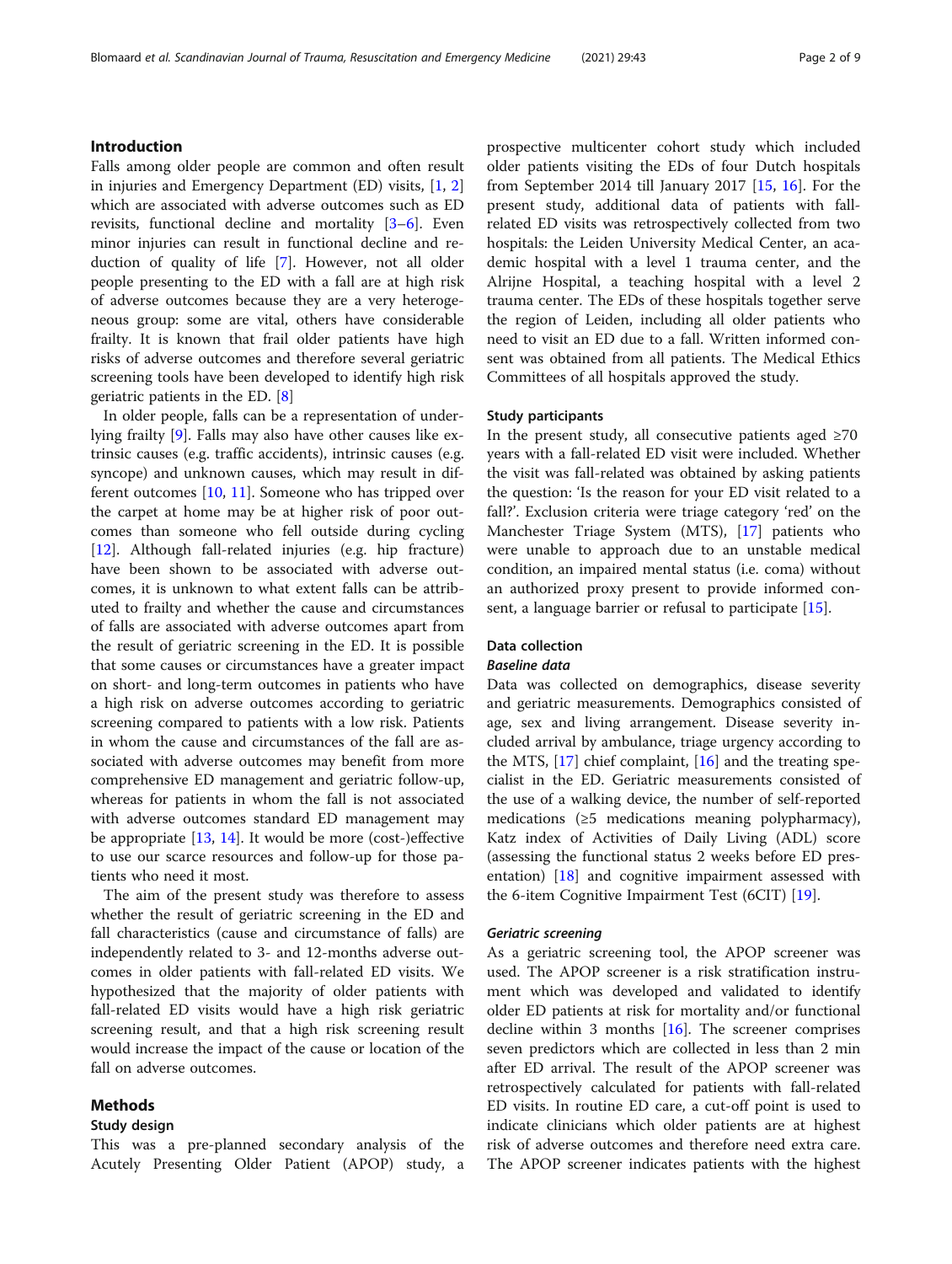20% predicted risk of the composite outcome of mortality and/or functional decline within 3 months. The threshold for a 'high-risk' APOP screening result is a predicted risk of 45% or greater [[16\]](#page-7-0). The APOP screener is not a frailty screener per se, which means that high risk patients might not represent the frailty population in general, but there is probably a large overlap.

# Follow-up data

To obtain data on functional status, patients were contacted by telephone 3 and 12 months after their ED visit. Data on mortality was obtained from municipal records.

# Fall-related ED visit

Additional fall-related data were retrospectively collected from medical records. If the patient indicated that the ED visit was related to a fall, but the medical record indicated otherwise, the information in the medical file was decisive and the patient was excluded from the analyses.

# Cause of the fall

The cause of the fall was collected from medical records and categorized into four categories by two independent researchers (LCB and LJvM). In case of disagreement, a third researcher decided upon the final category (BdG). The case selection, variables and fall categories were defined prior to data collection by all researchers (Additional file [1\)](#page-7-0) [[20\]](#page-8-0). The four categories were: extrinsic cause, intrinsic cause, unexplained falls and unknown cause due to missing data. Patients were categorized in the category 'extrinsic cause' when the record explicitly stated a mechanical, external cause of the fall, i.e. slipping/tripping or traffic accidents [[5\]](#page-7-0). Patients had an 'intrinsic cause' when the record stated a medical reason for the fall, i.e. falls due to cerebrovascular events or syncope [[21\]](#page-8-0). Patients were categorized in 'unexplained falls' when they had no recollections of events, when history taking was not possible or when no apparent cause of the fall was stated in the record, yet it was evident that the treating physician searched for a possible explanation [[22](#page-8-0), [23](#page-8-0)]. If the medical record provided insufficient data about the cause of the fall, the patient had an unknown cause, which was categorized as 'missing data'. The result of geriatric screening in the ED was not taken into account during categorization of causes of falls.

# Circumstances of the fall and fall-related injuries

One researcher (LCB) collected data on circumstances of falls and the type of fall-related injuries. The location of the fall was categorized as indoors (inside a residence or non-residential building) or outdoors (outside a residence or building, including the driveway/yard and the street). The patient's activity prior to the fall was categorized as described previously [\[12](#page-7-0)].

## **Outcomes**

The composite outcome of functional decline and/or mortality, 3 and 12 months after the ED visit, was the primary outcome. Functional status at 3- and 12 months were compared to baseline functional status, 2 weeks before the ED visit. Functional decline was defined as at least one point increase in Katz-ADL score or new institutionalization (higher level of assisted living) [\[18](#page-8-0)]. Patients with a maximum Katz-ADL score at baseline, institutionalization at baseline, or patients who were lost to follow up were considered as having no functional decline. This assumption was made on the basis of previously executed sensitivity analyses [\[24](#page-8-0)].

## Statistical analyses

Data are presented as means with standard deviation (SD), medians with interquartile ranges (IQRs) or numbers with percentages. Differences in patient characteristics between groups were assessed using the Mann-Whitney U test for continuous skewed data and the  $\chi^2$ test for categorical data.

Cohen's Kappa (κ) was used to quantify the inter-rater reliability of the categorization. Agreement was considered moderate ( $\kappa = 0.60 - 0.79$ ), strong ( $\kappa = 0.80 - 0.90$ ) or almost perfect  $(k > 0.90)$  [\[25](#page-8-0)].

Multivariable logistic regression analysis was used to assess the association between patient- and fall characteristics and 3- and 12-months adverse outcomes. First, it was assessed whether an interaction existed between a high risk result according to APOP screening and the cause or location of the fall. This was done by adding an interaction term in the model, and by performance of two separate multivariable regression analyses in which patients were stratified by their geriatric screening result. If there was no interaction between a high risk geriatric screening result and cause or location of the fall, they were possible independent predictors of adverse outcomes, and could both be included in the model. Patient characteristics (age, sex and high risk geriatric screening result) and fall characteristics (cause - and location of fall) were forced into the regression model. Models taking either the cause or the location of the fall into account were executed because of possible multicollinearity. Patients with an unknown cause of the fall (categorized as missing data) were excluded from the multivariable regression analyses on the cause of the fall. Fall-related injuries were not put in the models together with fall characteristics because injuries were in the causal pathway of events and did therefore not meet the criteria of a confounder. In addition, because fall-related injuries (e.g. hip fracture) have already been shown to be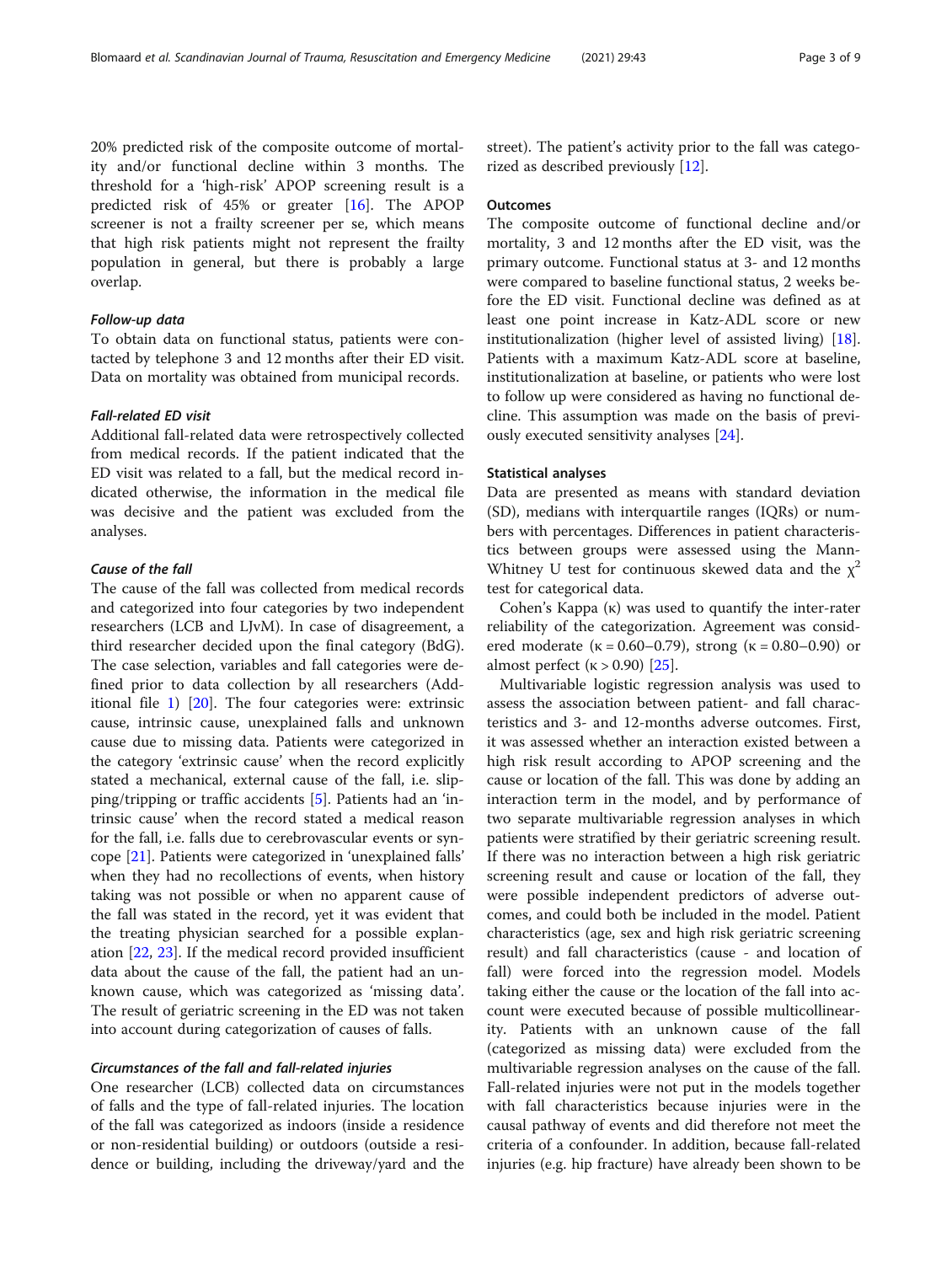associated with adverse outcomes, and fall characteristics were the variables of interest in this study, we did not put fall-related injuries in the multivariable regression models.

Results are presented as odds ratios (ORs) or adjusted odds ratios (AORs) with 95% confidence intervals (CIs). A *p*-value  $< 0.05$  was considered as statistically significant. Statistical analyses were performed using IBM SPSS Statistics version 25.

# Results

Of the 2192 ED patients aged ≥70 years, 1965 (89.6%) patients were found eligible, of whom 1632 (83.1%) patients were included. A subset of 393 (24.1%) patients with a fall-related ED visit were included in the present study (Fig. 1). The categorization of causes of falls resulted in 87.0% agreement and a strong inter-rater reliability ( $\kappa = 0.802$  $\kappa = 0.802$ ) (Additional file 2).

Patient characteristics, circumstances of falls and fallrelated injuries for the total study population and stratified by cause of the fall are presented in Table [1.](#page-4-0) The median age of the overall population was 80 years (IQR 76–86) and 150 (38.2%) patients were male. In total, 238

(60.6%) patients arrived by ambulance and 299 (76.1%) patients had minor trauma as their chief complaint. In total, 193 (49.1%) patients used a walking device and 90 (23.0%) patients were high risk according to the APOP screener.

In 195 (49.6%) patients the cause of the fall was extrinsic, in 115 (29.3%) patients intrinsic, in 25 (6.4%) patients unexplained and in 58 (14.8%) patients data was missing. Patients with an extrinsic cause most often had minor trauma (90.3%) and were treated by surgeons (81.0%), while patients with an intrinsic- or unexplained cause also presented with malaise and loss of consciousness and were treated by other specialists. Differences in geriatric parameters were observed between the distinct fall groups. A walking device was used in 38.3% of patients with extrinsic causes, compared to 59.1% in intrinsic causes and 56.0% in unexplained falls. In total 15.0% of patients with extrinsic causes had a high risk screening result, compared to 33.0% with an intrinsic cause and 24.0% with an unexplained fall. The location of the fall was indoors for 195 (61.3%) patients. Patients with an extrinsic cause most often fell outdoors (58.2%), while patients with an intrinsic cause most often fell indoors

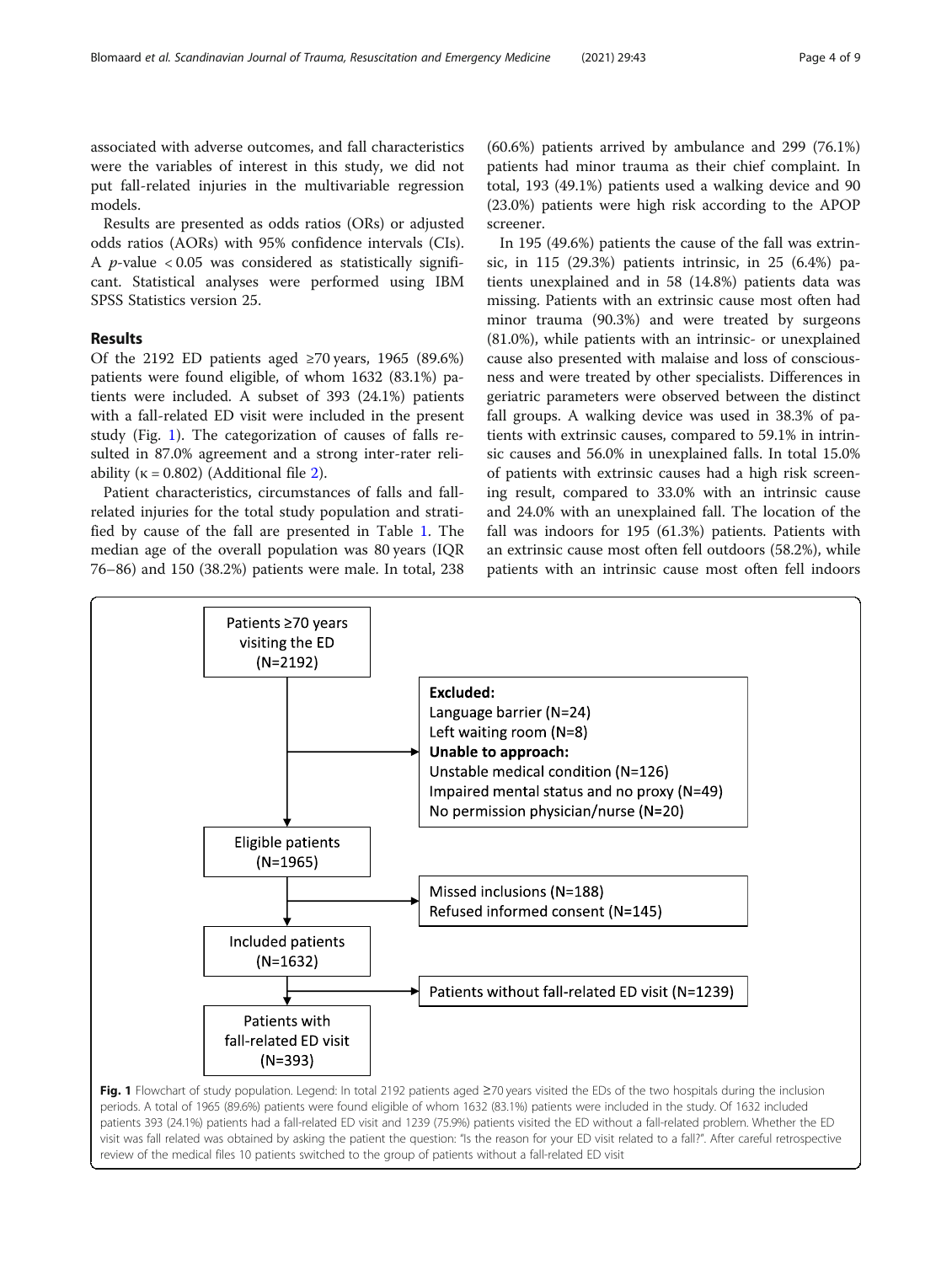|                                     | All $(N = 393)$ | Cause of fall                 |                               |                             |  |
|-------------------------------------|-----------------|-------------------------------|-------------------------------|-----------------------------|--|
|                                     |                 | Extrinsic cause ( $N = 195$ ) | Intrinsic cause ( $N = 115$ ) | Unexplained fall $(N = 25)$ |  |
| <b>Patient characteristics</b>      |                 |                               |                               |                             |  |
| Age (years), median (IQR)           | $80(76 - 86)$   | $80(75 - 86)$                 | $80(74 - 86)$                 | $81(77 - 88)$               |  |
| Male, n (%)                         | 150 (38.2)      | 66 (33.8)                     | 51(44.3)                      | 10(40.0)                    |  |
| Living independently, n (%)         | 345 (87.8)      | 180 (92.3)                    | 92 (80.0)                     | 21 (84.0)                   |  |
| Arrival by ambulance, n (%)         | 238 (60.6)      | 114(58.5)                     | 82 (71.3)                     | 15(60.0)                    |  |
| Triage urgency, n (%)               |                 |                               |                               |                             |  |
| $> 1 h$ (green)                     | 140 (35.6)      | 81(41.5)                      | 26 (22.6)                     | 6(24.0)                     |  |
| <1 h (yellow)                       | 214 (54.5)      | 102(52.3)                     | 71 (61.7)                     | 16(64.0)                    |  |
| < 10 min (orange)                   | 39 (9.9)        | 12(6.2)                       | 18 (15.7)                     | 3(12.0)                     |  |
| Chief complaint, n (%)              |                 |                               |                               |                             |  |
| Minor trauma                        | 299 (76.1)      | 176 (90.3)                    | 62 (53.9)                     | 12(48.0)                    |  |
| Malaise                             | 23 (5.9)        | 3(1.5)                        | 16 (13.9)                     | 3(12.0)                     |  |
| Loss of consciousness               | 33 (8.4)        | 2(1.0)                        | 24 (20.9)                     | 7(28.0)                     |  |
| Others                              | 38 (9.7)        | 14(7.2)                       | 13(11.3)                      | 3(12.0)                     |  |
| Treating specialism, n (%)          |                 |                               |                               |                             |  |
| Surgery                             | 251 (63.9)      | 158 (81.0)                    | 48 (41.7)                     | 8 (32.0)                    |  |
| Internal medicine                   | 54 (13.7)       | 10(5.1)                       | 27(23.5)                      | 5(20.0)                     |  |
| Others                              | 88 (22.4)       | 27 (13.8)                     | 40 (34.8)                     | 12(48.0)                    |  |
| Use of walking device, n (%)        | 193 (49.1)      | 74 (38.3)                     | 68 (59.1)                     | 14 (56.0)                   |  |
| Polypharmacy, n (%) <sup>a</sup>    | 192 (48.9)      | 90 (46.2)                     | 57 (49.6)                     | 14(56.0)                    |  |
| Katz ADL score, median (IQR)        | $0(0-1)$        | $0(0-1)$                      | $0(0-2)$                      | $1(0-2)$                    |  |
| 6-CIT score, median (IQR)           | $6(2-11)$       | $4(2-8)$                      | $8(4-17)$                     | $7(3-13)$                   |  |
| APOP screening result, n (%)        |                 |                               |                               |                             |  |
| Low risk                            | 301 (77.0)      | 164 (85.0)                    | 77 (67.0)                     | 19 (76.0)                   |  |
| High risk                           | 90 (23.0)       | 29 (15.0)                     | 38 (33.0)                     | 6(24.0)                     |  |
| <b>Circumstance of fall</b>         |                 |                               |                               |                             |  |
| Location of fall, n (%)             |                 |                               |                               |                             |  |
| Indoors                             | 195 (61.3)      | 69 (41.8)                     | 83 (83.0)                     | 18 (81.8)                   |  |
| Outdoors                            | 123 (38.7)      | 96 (58.2)                     | 17 (17.0)                     | 4(18.2)                     |  |
| Activity prior to fall, n (%)       |                 |                               |                               |                             |  |
| Walking                             | 110 (39.6)      | 81 (43.8)                     | 25 (42.4)                     | 3(25.0)                     |  |
| Cycling/driving (mobility) scooter  | 46 (16.5)       | 45 (24.3)                     | 1(1.7)                        | 0(0.0)                      |  |
| Walking up/down stairs/stairlift    | 28 (10.1)       | 15(8.1)                       | 6(10.2)                       | 3(25.0)                     |  |
| Getting in/out bed/chair/couch/bath | 25 (9.0)        | 9(4.9)                        | 10 (16.9)                     | 1(8.3)                      |  |
| Going to the toilet                 | 15(5.4)         | 1(0.5)                        | 8 (13.6)                      | 3(25.0)                     |  |
| Exercise                            | 10(3.6)         | 8(4.3)                        | 1(1.7)                        | 0(0.0)                      |  |
| Others                              | 44 (15.8)       | 26 (14.1)                     | 8 (13.6)                      | 2(16.7)                     |  |
| Fall-related injuries <sup>b</sup>  |                 |                               |                               |                             |  |
| Type of injury, n (%)               |                 |                               |                               |                             |  |
| Minor injury                        | 163 (41.5)      | 106 (54.4)                    | 29 (25.2)                     | 7(28.0)                     |  |
| Head injury                         | 135 (34.4)      | 75 (38.5)                     | 34 (29.6)                     | 12 (48.0)                   |  |
| Fracture                            | 186 (47.3)      | 121 (62.1)                    | 35 (30.4)                     | 5(20.0)                     |  |

<span id="page-4-0"></span>Table 1 Patient characteristics, the circumstance of the fall and fall-related injuries for the total population of patients with a fallrelated ED visit and stratified by cause of the fall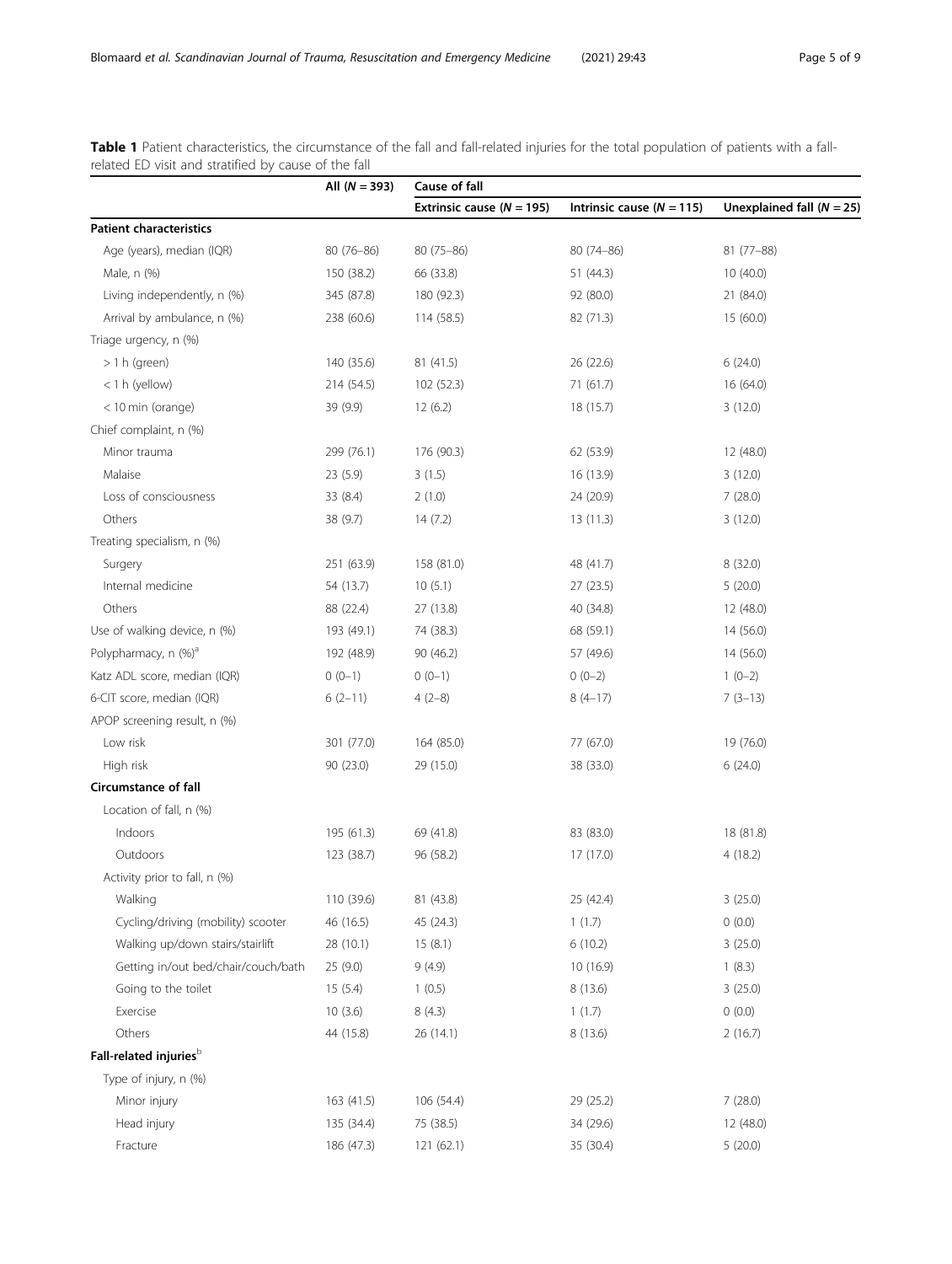|                           | All $(N = 393)$ | Cause of fall                 |                             |                             |  |
|---------------------------|-----------------|-------------------------------|-----------------------------|-----------------------------|--|
|                           |                 | Extrinsic cause ( $N = 195$ ) | Intrinsic cause $(N = 115)$ | Unexplained fall $(N = 25)$ |  |
| Hip fracture              | 53 (13.5)       | 32 (16.4)                     | 16 (13.9)                   | 1(4.0)                      |  |
| No injury                 | 57 (14.5)       | 3(1.5)                        | 39 (33.9)                   | 9(36.0)                     |  |
| Location of injury, n (%) |                 |                               |                             |                             |  |
| Head/face                 | 60 (17.9)       | 18 (9.4)                      | 24 (31.6)                   | 8(50.0)                     |  |
| Thorax/abdomen/spine      | 14(4.2)         | 5(2.6)                        | 2(2.6)                      | 1(6.3)                      |  |
| Upper extremity           | 72 (21.4)       | 46 (24.0)                     | 13 (17.1)                   | 0(0.0)                      |  |
| Lower extremity           | 102 (30.4)      | 57 (29.7)                     | 24 (31.6)                   | 3(18.8)                     |  |
| Multiple locations        | 88 (26.2)       | 66 (34.4)                     | 13 (17.1)                   | 4(25.0)                     |  |

Table 1 Patient characteristics, the circumstance of the fall and fall-related injuries for the total population of patients with a fallrelated ED visit and stratified by cause of the fall (Continued)

Abbreviations: N Number, IQR Interquartile range, ADL Activities of daily living, 6-CIT Six-item cognitive impairment test, APOP Acutely Presenting Older Patient screening

 $a_{\geq 5}$  self-reported medications<br>bNumbers do not add up to 1

<sup>b</sup>Numbers do not add up to 100% because some people had multiple types and locations of injuries

Missings: 58 cause of the fall, 2 use of walking device, 4 Katz ADL score, 40 6-CIT score, 2 APOP screening result, 75 location of fall, 115 activity prior to fall

(83.0%). Almost all patients who fell during cycling, driving scooter or exercise had an extrinsic cause of their fall. Patients with intrinsic causes often were walking up/ down the stairs (10.2%), getting in/out of bed (16.9%) or were going to the toilet (13.6%). In total, 57 (14.5%) patients had no fall injury, 186 (47.3%) patients had a fracture and 53 (13.5%) patients had a hip fracture. Of the patients with an extrinsic cause 1.5% had no injury, compared to 33.9% in intrinsic causes and 36.0% in unexplained falls.

Patient characteristics stratified by location of the fall are presented in Additional file [3](#page-7-0). More patients who fell indoors were considered to have a high risk geriatric screening result compared to patients who fell outdoors (34.9% vs. 4.9%, p < 0.001).

Of all 393 patients with fall-related ED visits 26 (6.6%) patients had died and 107 (27.2%) patients experienced functional decline at 3 months follow-up. After 12 months, 61 (15.5%) patients had died and 90 (22.9%) patients experienced functional decline.

The interaction terms for 'high risk geriatric screening result', 'cause of the fall' and 'location of the fall' were all non-significant. Multivariable regression analyses for 3 and 12-months adverse outcomes stratified by geriatric screening result show that there was no effect modification by geriatric screening result and cause or location of the fall (Additional file [4](#page-7-0)). These results showed that the geriatric screening result was a potential independent predictor of the outcome. A high risk geriatric screening result was associated with an increased risk of adverse outcomes at 3 (AOR 2.27 (1.29–3.98)) and 12 months (AOR 2.20 (1.25–3.89)), adjusted for age and sex. In Table [2](#page-6-0), it is shown that adverse outcomes depend on fall characteristics and geriatric screening result. Compared to an extrinsic cause, an intrinsic cause increased the odds for 3-months adverse outcomes

independent of a high risk geriatric screening result (AOR 1.92 (1.13–3.26). The cause of the fall was no predictor of 12-months adverse outcomes. A fall indoors, compared to outdoors, was a risk factor for adverse outcomes at 3- (AOR 2.14 (1.22–3.74)) and 12-months (AOR 1.78 (1.03–3.10)) independent of a high risk geriatric screening result.

# **Discussion**

Older patients with a fall-related ED visit represent a heterogeneous group in patient- and fall characteristics. A minority of patients have a high risk on adverse outcomes according to geriatric screening. Apart from the geriatric screening result, both the cause and location of the fall are independent risk factors of 3- and 12-months adverse outcomes.

We described characteristics and outcomes of different types of falls among older patients presenting to the ED. In an overview of 12 large studies evaluating causes of falls in older people, accidents or falls stemming from environmental hazards comprised the largest fall cause category, accounting for 25 to 45%, [[10\]](#page-7-0) comparable to the 50% in our category 'extrinsic cause'. One study found that 9% of falls in older ED patients were caused by syncope, comparable to the 11% found in our study [[5\]](#page-7-0). In the present study we showed that patients who fell indoors were older and had more geriatric impairments in both ADL and cognition compared to patients who fell outdoors, correspond to previous studies  $[26,$  $[26,$  $[26,$ [27\]](#page-8-0). Our findings on adverse outcomes in the total group of older ED patients with falls are comparable with literature [[3,](#page-7-0) [4,](#page-7-0) [28\]](#page-8-0). This is the first study that compared functional decline and mortality 3- and 12-months after the ED visit between different types of falls.

A new finding of our study is the large difference in adverse outcomes among patients with different fall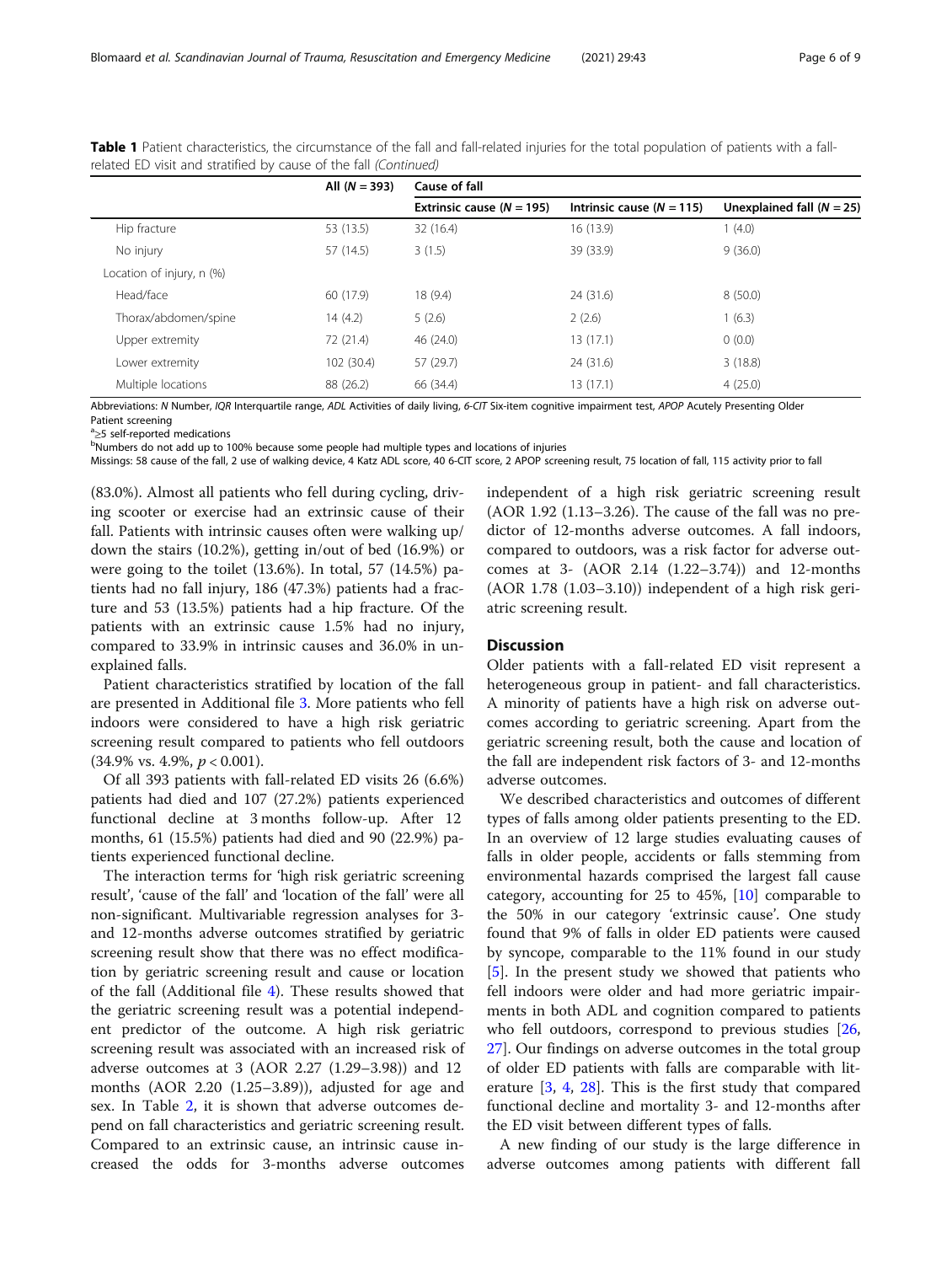|                              | <b>Risk<sup>a</sup></b> |                     | Risk independent of high risk geriatric screening result <sup>b</sup> |                     |  |
|------------------------------|-------------------------|---------------------|-----------------------------------------------------------------------|---------------------|--|
|                              | 3 months                | 12 months           | 3 months                                                              | 12 months           |  |
| Cause of fall                |                         |                     |                                                                       |                     |  |
| Extrinsic fall ( $n = 195$ ) | ref                     | ref                 | ref                                                                   | ref                 |  |
| Intrinsic fall ( $n = 115$ ) | $2.28(1.37 - 3.81)$     | 1.46 (0.88-2.42)    | $1.92(1.13 - 3.26)$                                                   | $1.21(0.71 - 2.06)$ |  |
| Unexplained fall $(n = 25)$  | 2.41 (1.00-5.82)        | 1.34 (0.55-3.28)    | $2.29(0.94 - 5.57)$                                                   | $1.28(0.52 - 3.18)$ |  |
| <b>Location of fall</b>      |                         |                     |                                                                       |                     |  |
| Outdoors ( $n = 123$ )       | ref                     | ref                 | ref                                                                   | ref                 |  |
| Indoors ( $n = 195$ )        | $2.39(1.39 - 4.11)$     | $2.01(1.19 - 3.41)$ | $2.14(1.22 - 3.74)$                                                   | $1.78(1.03 - 3.10)$ |  |

<span id="page-6-0"></span>Table 2 Risk on adverse outcomes at 3 and 12 months in older patients with fall-related ED visits depending on fall characteristics and geriatric screening result

Multivariable logistic regression analyses for the composite outcome of functional decline and/or mortality. Numbers represent Odds Ratios with 95% Confidence Intervals

<sup>a</sup>Model adjusted for age and sex

<sup>b</sup>Model adjusted for age, sex and high risk geriatric screening result

Interaction terms 'high risk geriatric screening result'\*'cause of the fall' and 'high risk geriatric screening result'\*'location of the fall' were not significant

characteristics. Categorizing falls into different causes can be arbitrary due to the multifactorial causality and one might even argue that there is no such a thing as an extrinsic or mechanical fall [[29\]](#page-8-0). Therefore, we also categorized patients into different fall circumstances (eg. the location). A minority of older patients with fall-related ED visits were at high risk according to screening, suggesting that it is not only frailty that causes falls [\[30](#page-8-0)]. Although we expected otherwise, we found that there was no interaction between the geriatric screening result and cause or location of the fall, indicating that the screening result did not increase the impact of cause or location of the fall. Apart from the geriatric screening result, cause and location of the fall are independent risk factors of adverse outcomes. This could be explained by the observation that older patients who fell indoors and were not screened as 'frail' were in some sort of 'pre-frail' phase that was not picked up with geriatric screening. It is also possible that the use of other screening tools, known to have different predicting values, may have resulted in slightly different classifications of 'frail' vs. 'non-frail' patients, i.e. in patients with indoor falls, but it is unlikely that this would have resulted in large differences in the association between location of fall and adverse outcomes. The cause of the fall was an independent predictor for 3-months adverse outcomes, but not for 12 months outcomes, suggesting that location of the fall and the geriatric screening result are more important for predicting long term outcomes. Because fall-related injuries were in the causal pathway of events, we did not correct for injuries as a confounder in the models, but when we did, the results remained the same.

The present study has clinical implications for clinicians in the ED. Current fall risk assessments are complex and time-consuming, [\[31\]](#page-8-0) but our results suggests that a simple geriatric screening, and assessing the location of the fall already provides important prognostic information. Patient who are high risk according to geriatric screening, fall indoors or have an intrinsic- or unexplained cause may benefit from further fall assessments and interventions. Several geriatric risk stratification tools for the ED setting exists, and although none of them has great predictive power, [\[8](#page-7-0)] they might enhance our awareness and understanding of geriatric patients beyond their presenting complaint. Additionally, our data suggests that it remains important to unravel the cause of a fall to start interventions that possibly prevent future falls and adverse outcomes. Adding additional information from the hospital and the home situation, e.g. level of physical activity in everyday life, may further improve clinical prediction tools and tailored decision making [\[32\]](#page-8-0). Patients who are at high risk according to geriatric screening and their fall characteristics, could benefit from further assessments on geriatric domains and the risk of future falls by using a comprehensive geriatric assessment (CGA), which has known positive effects on patient outcomes [[33\]](#page-8-0). If is not feasible to execute CGA in the ED, hospitalized patients could be assessed during admission on the ward, and discharged patients could be assessed later by a general practitioner or geriatrician in an outpatient clinic.

This study has several strengths, like a broad unselected population of older ED patients with falls and the multicenter design. There are also several limitations. First, we used self-reported reasons for ED visits to select older patients with falls, which possibly resulted in some missed inclusions. Second, there is no universal categorization of causes of falls, which limits the comparability of our findings. Additionally, the retrospective categorization of causes of falls was complicated by incompleteness of descriptions in medical records. However, terminology from literature was used to design the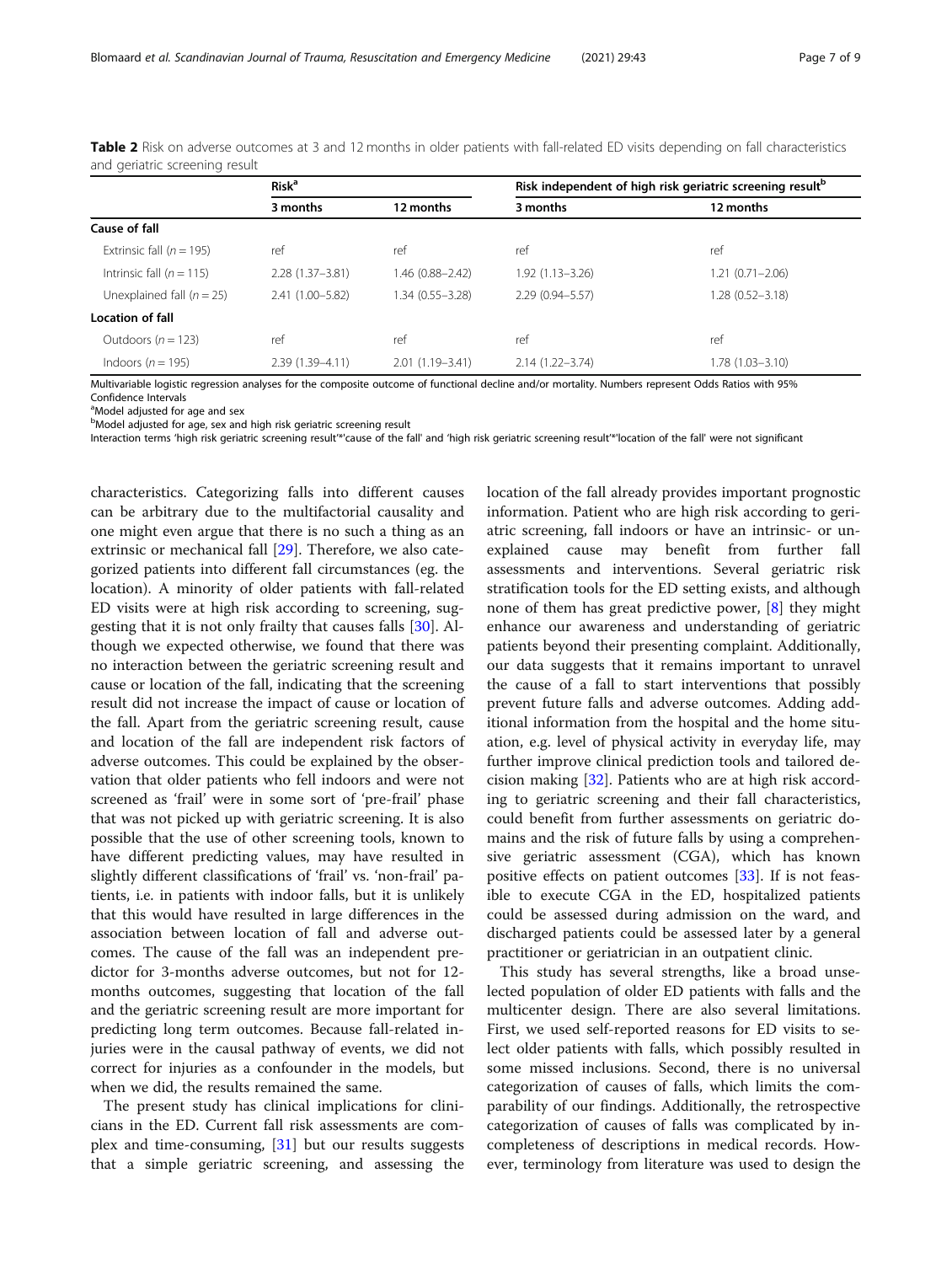<span id="page-7-0"></span>categories and the inter-rater reliability between researchers was good. Third, the APOP screening instrument was used to measure a proxy of 'frailty', while this is technically not a frailty screener but a risk stratification instrument.

# Conclusion

A high risk geriatric screening result and fall characteristics were both independently associated with adverse outcomes in older patients with a fall-related ED visit, suggesting that information on both should be evaluated to guide follow-up geriatric assessment and interventions in clinical care.

#### Abbreviations

6CIT: 6-item Cognitive Impairment Test; ADL: Activities of Daily Living; AOR: Adjusted Odds Ratio; APOP: Acutely Presenting Older Patient; CI: Confidence Intervals; ED: Emergency Department; IQR: Interquartile Ranges; MTS: Manchester Triage System; OR: Odds Ratio; SD: Standard Deviation

# Supplementary Information

The online version contains supplementary material available at [https://doi.](https://doi.org/10.1186/s13049-021-00859-5) [org/10.1186/s13049-021-00859-5.](https://doi.org/10.1186/s13049-021-00859-5)

Additional file 1. Categorization of causes of falls.

Additional file 2. Results of categorization of causes of falls.

Additional file 3. Patient characteristics and cause of the fall stratified by location of the fall.

Additional file 4. Multivariable regression analysis with adverse outcomes at 3 and 12 months in older patients with fall-related ED visits stratified by the result from APOP screening.

#### Acknowledgements

There are no contributions of others who did not merit authorship. The sponsor had no role in the design of the study, methods, collection or analysis of the data and had no role in the preparation of the manuscript.

# Authors' contributions

LCB, JG, BdG and SPM: designed the study. SA, BdG and SPM: obtained funding. JAL and JdG: collected prospective data. LCB, LJM and BdG: collected retrospective data. LCB and JL: performed statistical analysis. LCB: drafted the paper. JG, BdG and SPM: advised during drafting process. LJM, JL JAL, JdG, SA, JG, BdG and SPM: revision for important intellectual content. All authors gave final approval of the current version of the article.

#### Funding

The Institute for Evidence-Based Medicine in Old Age (IEMO) is supported by the Dutch Ministry of Health, Welfare and Sport and supported by the Netherlands Organisation for Health Research and Development (ZonMw project number 62700.3001 and 62700.4001). The funding body had no role in the design of the study, methods, collection or analysis of the data and had no role in the preparation of the manuscript.

#### Availability of data and materials

The datasets used and analyzed during the current study are available from the corresponding author on reasonable request.

# **Declarations**

#### Ethics approval and consent to participate

The medical ethics committees of the hospitals (Leiden University Medical Center and Alrijne Hospital) approved the study. Written informed consent was obtained from all patients or relatives before inclusion.

# Consent for publication

Not applicable.

#### Competing interests

The authors declare that they have no conflicts of interest.

#### Author details

<sup>1</sup>Department of Internal Medicine, section Geriatrics, Leiden University Medical Center, PO Box 9600, 2300 RC Leiden, The Netherlands. <sup>2</sup>Institute of Evidence-Based Medicine in Old Age | IEMO, Leiden, The Netherlands. 3 Department of Emergency Medicine, Spaarne Gasthuis, Haarlem, The Netherlands. <sup>4</sup> Department of Public Health and Primary Care, Leiden University Medical Center, Leiden, The Netherlands. <sup>5</sup>Department of Internal Medicine, section Acute Care, Alrijne Hospital, Leiderdorp, The Netherlands. 6 Department of Emergency Medicine, Leiden University Medical Center, Leiden, The Netherlands.

# Received: 18 November 2020 Accepted: 23 February 2021 Published online: 04 March 2021

#### References

- 1. Morrison A, Fan T, Sen SS, Weisenfluh L. Epidemiology of falls and osteoporotic fractures: a systematic review. Clinicoecon Outcomes Res. 2013;5:9–18.
- 2. Naughton C, McGrath E, Drennan J, Johnson F, Lyons I, Treacy P, et al. The profile and follow-up of patients who attend the emergency department following a fall. Int Emerg Nurs. 2012;20(4):243–50.
- 3. Liu SW, Obermeyer Z, Chang Y, Shankar KN. Frequency of ED revisits and death among older adults after a fall. Am J Emerg Med. 2015;33(8):1012–8.
- 4. Russell MA, Hill KD, Blackberry I, Day LL, Dharmage SC. Falls risk and functional decline in older fallers discharged directly from emergency departments. J Gerontol A Biol Sci Med Sci. 2006;61(10):1090–5.
- 5. Bell AJ, Talbot-Stern JK, Hennessy A. Characteristics and outcomes of older patients presenting to the emergency department after a fall: a retrospective analysis. Med J Aust. 2000;173(4):179–82.
- 6. Sri-On J, Tirrell GP, Bean JF, Lipsitz LA, Liu SW. Revisit, subsequent hospitalization, recurrent fall, and death within 6 months after a fall among elderly emergency department patients. Ann Emerg Med. 2017;70(4):516– 21.
- 7. Sirois MJ, Emond M, Ouellet MC, Perry J, Daoust R, Morin J, et al. Cumulative incidence of functional decline after minor injuries in previously independent older Canadian individuals in the emergency department. J Am Geriatr Soc. 2013;61(10):1661–8.
- 8. Carpenter CR, Shelton E, Fowler S, Suffoletto B, Platts-Mills TF, Rothman RE, et al. Risk factors and screening instruments to predict adverse outcomes for undifferentiated older emergency department patients: a systematic review and meta-analysis. Acad Emerg Med. 2015;22(1):1–21.
- 9. Nowak A, Hubbard RE. Falls and frailty: lessons from complex systems. J R Soc Med. 2009;102(3):98–102.
- 10. Rubenstein LZ, Josephson KR. The epidemiology of falls and syncope. Clin Geriatr Med. 2002;18(2):141–58.
- 11. Rubenstein LZ. Falls in older people: epidemiology, risk factors and strategies for prevention. Age Ageing. 2006;35(Suppl 2):ii37–41.
- 12. James MK, Victor MC, Saghir SM, Gentile PA. Characterization of fall patients: does age matter? J Saf Res. 2018;64:83–92.
- 13. Sirois MJ, Griffith L, Perry J, Daoust R, Veillette N, Lee J, et al. Measuring frailty can help emergency departments identify independent seniors at risk of functional decline after minor injuries. J Gerontol A Biol Sci Med Sci. 2017;72(1):68–74.
- 14. Rosenberg MS, Carpenter CR, Bromley M, Caterino JM, Chun A, Gerson L, et al. Geriatric emergency department guidelines. Ann Emerg Med. 2014; 63(5):e7–25.
- 15. de Gelder J, Lucke JA, de Groot B, Fogteloo AJ, Anten S, Mesri K, et al. Predicting adverse health outcomes in older emergency department patients: the APOP study. Neth J Med. 2016;74(8):342–52.
- 16. de Gelder J, Lucke JA, Blomaard LC, Booijen AM, Fogteloo AJ, Anten S, et al. Optimization of the APOP screener to predict functional decline or mortality in older emergency department patients: cross-validation in four prospective cohorts. Exp Gerontol. 2018;110:253–9.
- 17. Mackway-Jones K. Manchester triage group: emergency triage. London: BMJ Publishing Group; 1997.